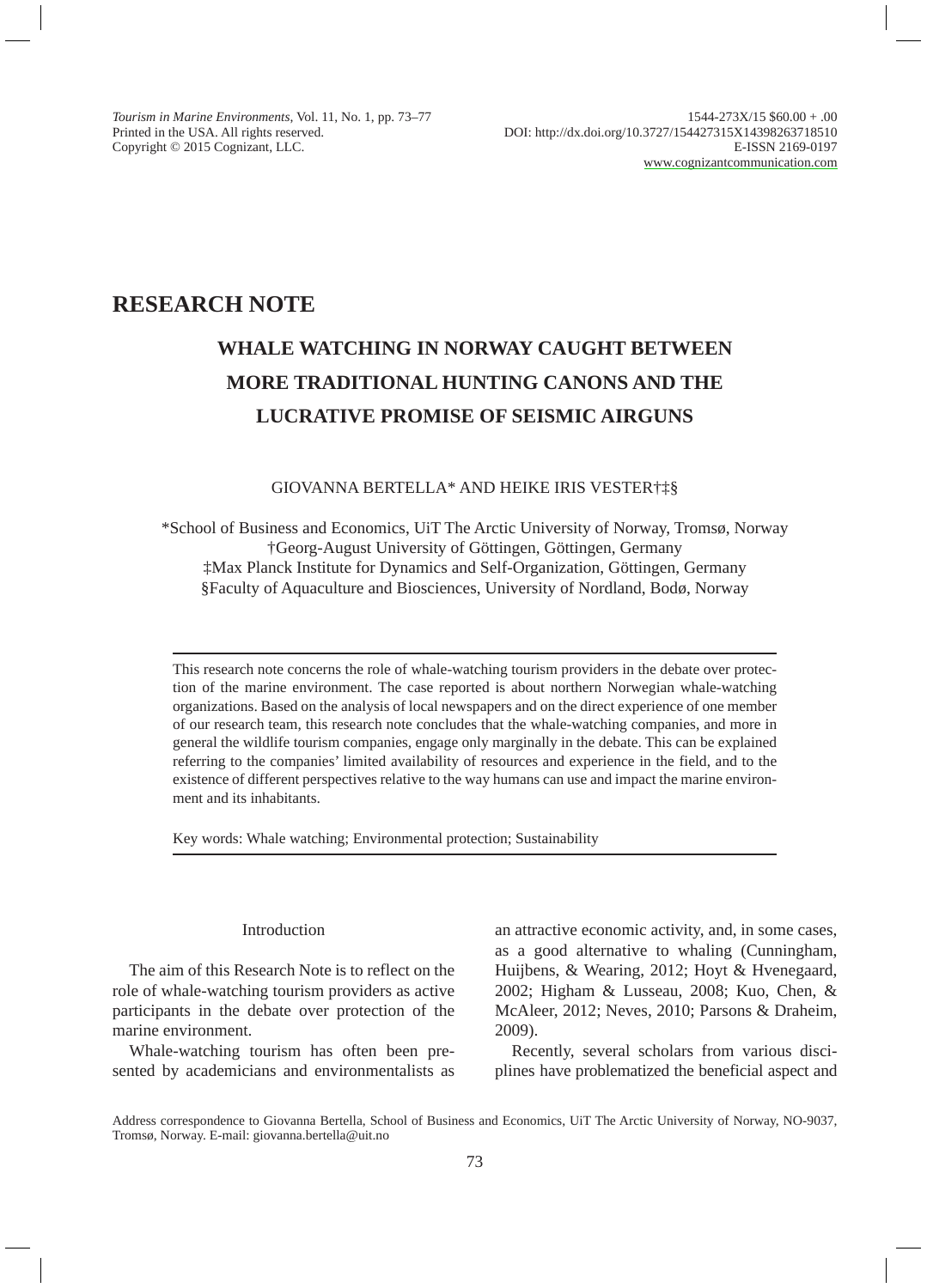the sustainability of tourism, with some attention also paid to whale watching (Fennel & Weaver, 2005; Higham, Bejeder, & Williams, 2014; Moscardo & Murphy, 2014; Scarpaci & Parsons, 2014). They raise the question of whether whale-watching tourism can live up to expectations in terms of its potential and beneficial effects.

Although recognizing the importance of discourse and trends at the macrolevel, this article focuses on the local level, viewing local discourse and actions as main drivers of the development and practice of whale-watching tourism (Lawrence & Phillips, 2004).

This article investigates which role the northern Norwegian whale-watching organizations play in the protection of the marine environment and its inhabitants. This issue has acquired particular relevance since the first marine oil and gas exploitation surveys in whale-watching areas began in 2007. Based on the assumption that in critical moments the role played by involved actors emerges more clearly, this study investigates the debate around these recent events.

## A Brief Presentation of Whale Watching in Northern Norway

Since its beginning in 1988, whale-watching tourism in northern Norway has operated in a turbulent context. Norway is among the few countries that do not follow the 1986 International Whaling Commission ban. In northern Norway, a marked cultural resistance against adopting the global view of whales as animals to be protected and not hunted has been reported (Kalland, 1993; Ris, 1993).

Although these reports date back to the beginning of the 1990s, today the same resistance can also be noted. An illustration of the local position on whaling is an episode from July 2014, when a regional online newspaper reported a public transport boat's observation of people suspected to be related to the Sea Shepherd Conservation Society (Nikolaisen, 2014). Online readers' comments show the strong emotional reaction to this episode by some local people who seem to fear antiwhaling actions and declare readiness to counteract, sometimes with the use of violence.

In 2014, extensive oil and gas exploration surveys were conducted farther along the northern coast of

the country, close to the area where whale watching occurs. Loud explosions caused by seismic airguns are used to search for oil and gas, which can cause physical damage and behavioral changes leading to reduction of survival success for marine mammals (Weilgart, 2013). These events add a new dimension to the debate around the use of the marine environment for human activities, and have led to reactions from locals, as shown by the spontaneous street manifestations against seismic investigations that took place in Andfjorden in fall 2014 (Wilhelmine Revheim, 2014).

#### Method Adopted in the Empirical Investigation

The secondary data sources are: the main newspaper of northern Norway (*Nordlys*), the regional section of the main Norwegian news channel (*NRK Nordnytt*), and two local newspapers relative to the area where whale watching has traditionally occurred (*Lofotposten, Vesterålen Online*). The online versions of these information sources from the year 2014 (January–October) were analyzed. In order to identify the most discussed topics, attention was paid to the amount of posts that the articles had received by the readers. The search words used to collect the data were relative to oil and gas exploitations and whales, and also to fisheries as the traditional economic activity dependent on the marine environment.

In total 144 articles were collected (see Table 2). Each article was categorized with respect to the main topic, being: a) oil and gas exploitation, b) the local presence of whales, or c) both. For each category the main themes were identified, together with the mentioned actors. Eight articles had received numerous online comments by the readers (see Table 3). The posts of these articles were also analyzed focusing on content and tone.

Additional data come from first-person experience of one of our research team. This person is a biologist and manager of a nonprofit local organization concerning whale research and education and conducting whale-watching tourism from 2006 to 2011.

#### Findings

Table 1 shows a list of the whale-watching companies. It also includes companies that organize other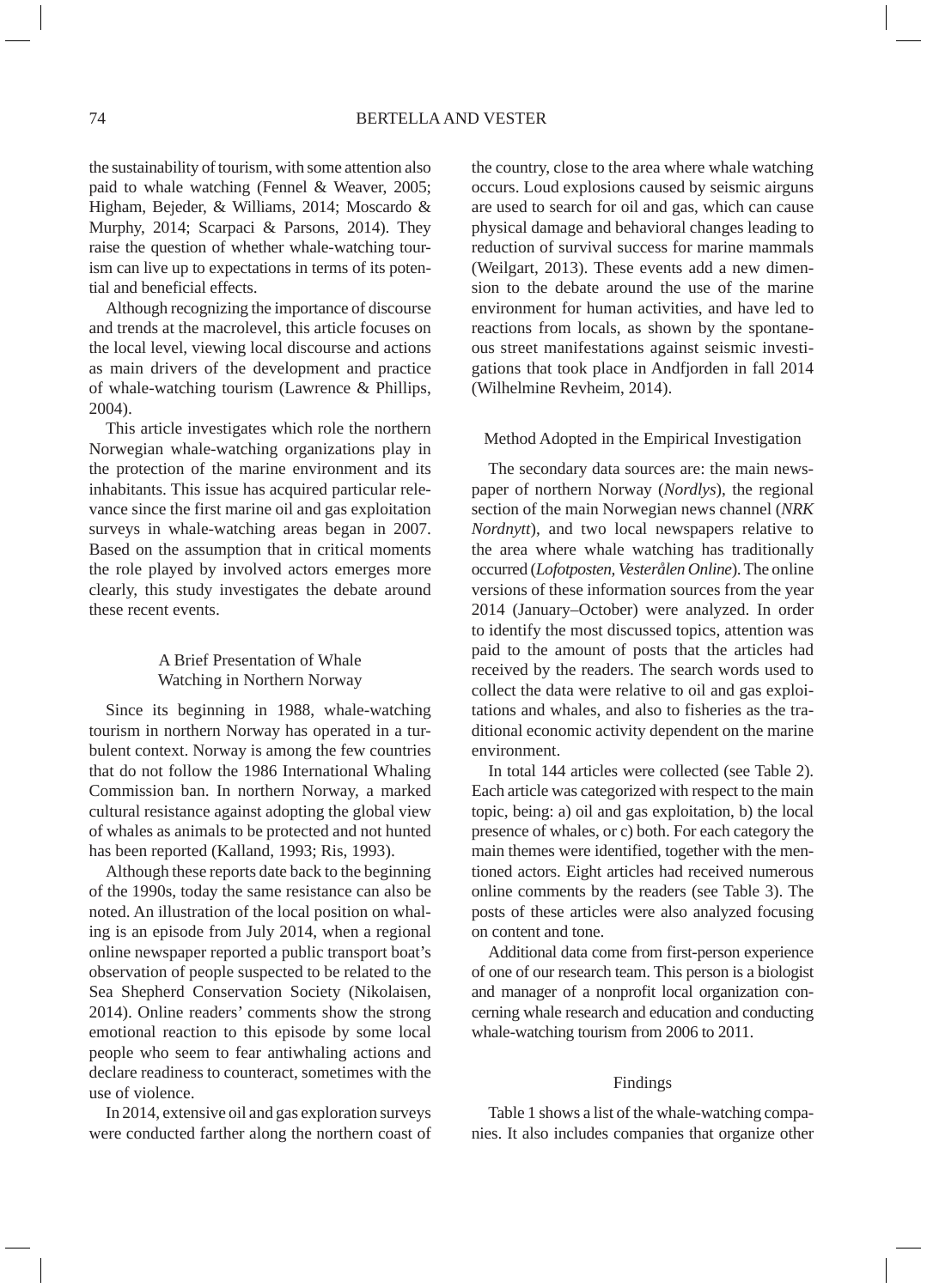| Whale-Watching<br>Companies                                     | Wildlife-Watching<br>Companies                                                                                                                                                                                                                                                         | Nonprofit Organizations                                                                                                                |
|-----------------------------------------------------------------|----------------------------------------------------------------------------------------------------------------------------------------------------------------------------------------------------------------------------------------------------------------------------------------|----------------------------------------------------------------------------------------------------------------------------------------|
| Whalesafari Andenes:<br>boat tours, education,<br>research      | Rib Lofoten: rib boat<br>sea eagles safaris                                                                                                                                                                                                                                            | Ocean Sounds (founded<br>in 2005 as a research<br>and tourism company;<br>NGO since 2014):<br>education, whale<br>research (acoustics) |
| Sea Safari Andenes: rib<br>boat tours, wildlife<br>boat safaris | Lofoten Explorer:<br>rib boat sea eagles<br>safaris<br>Lofoten Opplevelser:<br>rib boat sea eagles<br>safaris<br>Puffin Safari: rib<br>boat puffin and sea<br>eagles safaris<br>Stø Safari: rib boat<br>sea and seal safaris<br>Lofoten Charterboat:<br>rib boat sea eagles<br>safaris | Marefa: wildlife walks,<br>education, research                                                                                         |

Whale-Watching and Wildlife-Watching Companies, Research and Education Organizations in Northern Norway

marine-life safaris and the whale-related research and education organizations in northern Norway.

Table 1

The data from the press are significant for the understanding of the view of whales held by locals, and the identification of those especially active in discussions of recent oil and gas exploitation and the marine environment—particularly the local presence of whales. Table 2 summarizes the findings in relation to these aspects.

As shown in Table 2 (see topic Whales and the relative main themes and actors), there is no univocal way by the locals to view the whales. Whales are seen as prey, food, and a tourist attraction, appreciated also by the locals who, in some cases, seem to recognize the individuality of specific animals and care about their welfare.

Considering the total amount of articles (144), the issue of the effects of oil and gas exploitation and

Table 2

| The Main Topics, Themes, and Actors Discussed and Mentioned in the Articles |  |
|-----------------------------------------------------------------------------|--|
|-----------------------------------------------------------------------------|--|

| Main Topic                | No. of<br>Articles | Main Themes                                                                                                                            | Main Actors                                                                                                                                                                                                                                                                                                                                                            |
|---------------------------|--------------------|----------------------------------------------------------------------------------------------------------------------------------------|------------------------------------------------------------------------------------------------------------------------------------------------------------------------------------------------------------------------------------------------------------------------------------------------------------------------------------------------------------------------|
| Oil and gas               | 87                 | Opportunities (especially in terms)<br>of local jobs), skepticism and<br>critics (concerning the natural<br>environment and fisheries) | Local and national politicians, local municipalities,<br>Norwegian Oil and Gas Association, Norwegian<br>Petroleum Directorate, Statoil, Eni, Geology<br>Governmental Agency, Institute of Marine<br>Research, University of Bergen, Directorate of<br>Fisheries, Norwegian Fishermans Association,<br>Local nonprofit association against oil, Bellona,<br>Greenpeace |
| Whales                    | 50                 | Tourism resources, whaling and<br>food, amenity for the locals,<br>interest and care shown towards<br>individual animals               | Whalesafari Andenes, local community, Ocean<br><b>Sounds</b>                                                                                                                                                                                                                                                                                                           |
| Oil and gas $+$<br>whales |                    | Possible negative effects of seismic<br>to whales                                                                                      | Whalesafari Andenes, Marefa, Ocean Sounds                                                                                                                                                                                                                                                                                                                              |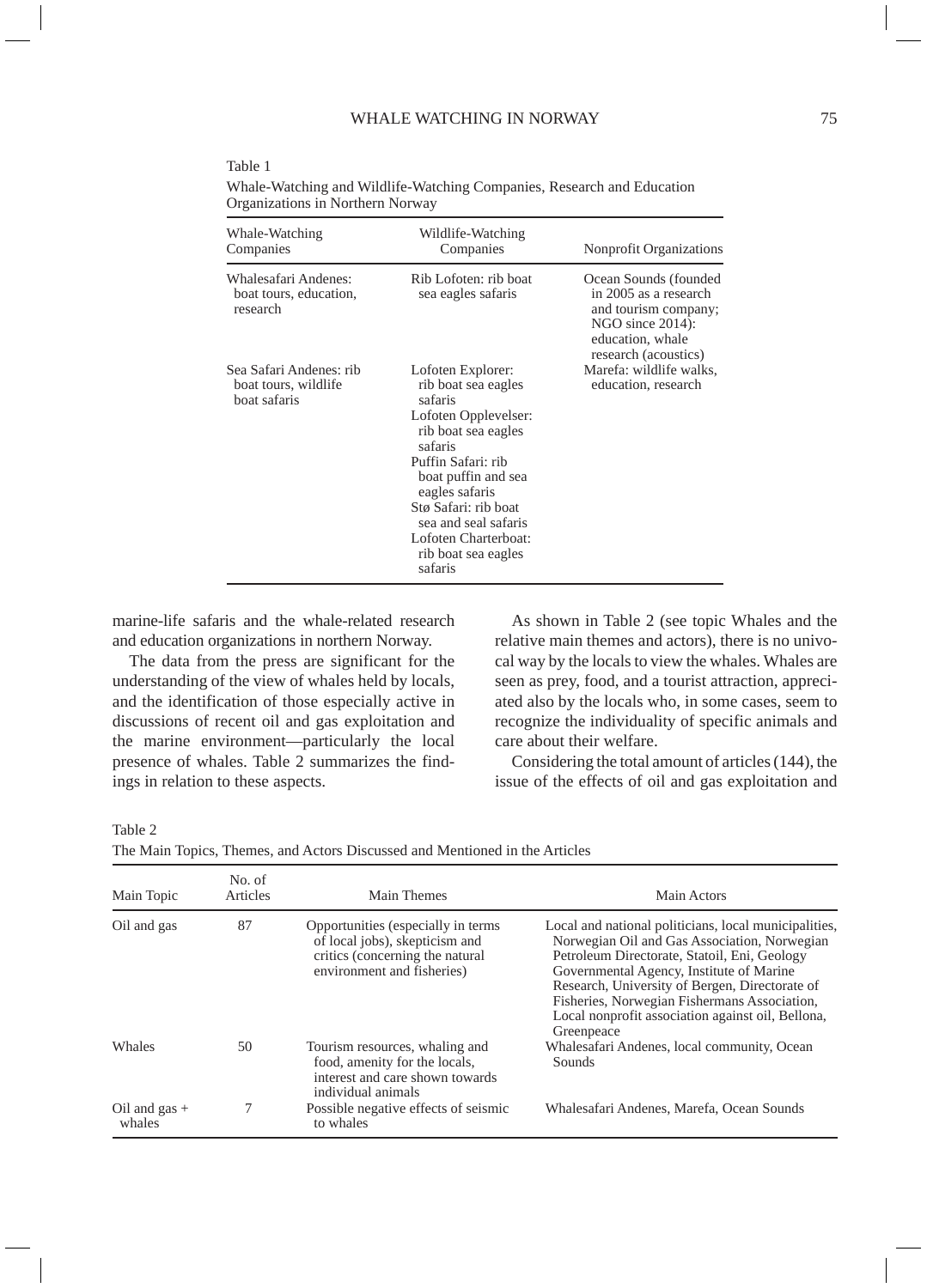the whales has a marginal role (7 articles, see the topic Oil and  $gas +$  whales in Table 2) but, simultaneously, seems to be the most discussed (6 articles, see the most commented topics in Table 3).

The analysis of the content of the articles about oil and gas and whales (see the topic Oil and gas + whales and the main actors in Table 2) shows that Whalesafari Andenes is the only wildlife-watching tourism company joining these discussions, with its leader being interviewed and expressing explicitly his point of view. Whalesafari Andenes is the biggest and oldest whale-watching tourism company of the area and is also active in research and educational activities as well as collaboration with some research groups. In the past such collaboration included also the local organization Marefa.

Although not a tourism company, Ocean Sounds has worked in whale-watching tourism from 2006 to 2011 and also appears as an active participant to the discussions, along with Marefa (see the topics Oil and gas + whales and the relative main actors in Table 2).

The analysis of the six articles that have received many comments by the readers (see Table 3) shows that although Whalesafari Andenes, Ocean Sounds, and Marefa are explicitly concerned about the welfare of the animals and engaged in research and educational activities relative to the marine environment and in particular the whales, there is no agreement among them on the dimensions or hazardous aspect of the oil and gas activities. From the articles it appears that the whale-watching company is skeptical of the research organizations' position in indicating a high probability of short and long-term damage to the animals such as hearing damage, behavioral changes, movement out of the fjord, and changes in whales' feeding area. Such skepticism by the whale-watching tourism company leader is expressed in the interview reported in the articles and more openly in the posts, where some doubts

on the competence of the specific researchers and the research environment in general are raised.

Although not directly involved in the debate on the newspapers, the other local whale-watching company, Sea Safari Andenes (see Table 1), has been observed as engaged in discussing the issue of the potential effects of the seismic activities on the whales, being supportive of the scientific studies and their concerns. Such engagement and support have been explicitly manifested during a seminar about whales and seismic activity held in July in the village of Henningsvær.

#### Conclusion

This Research Note concludes by highlighting the following aspects:

- The representation of locals' perception of whales exclusively as prey and food has not been confirmed (see the topic Whales and the relative themes and actors in Table 2).
- The vision according to which whale watchers, and more in general wildlife watchers, are particularly concerned about the environment in comparison to other categories has not been confirmed (see the topics Oil and gas and Oil and gas + whales and the relative main actors in Table 2 in comparison with the wildlife watchers identified in Table 1).
- Some whale-watching companies, and more in general wildlife-watching companies, engage in research and educational activities and also in environmental debates more than others (see the identified wildlife-watching companies presented in Table 1 and those mentioned in Table 2). This might depend on years of experience and available resources.
- Although the inclusion of research activities in whale-watching tourism is desirable, the skeptical

Table 3

The Articles and the Topics That Had Received the Highest Number of Posts by the Readers

The Most Commented Articles and Topics

Six articles on two newspapers about the possible negative effects of seismic to whales (147 posts) One article about the municipalities' position against the oil and gas exploitation (43 posts) One article about the request by a local nonprofit association to stop the seismic activities (33 posts)